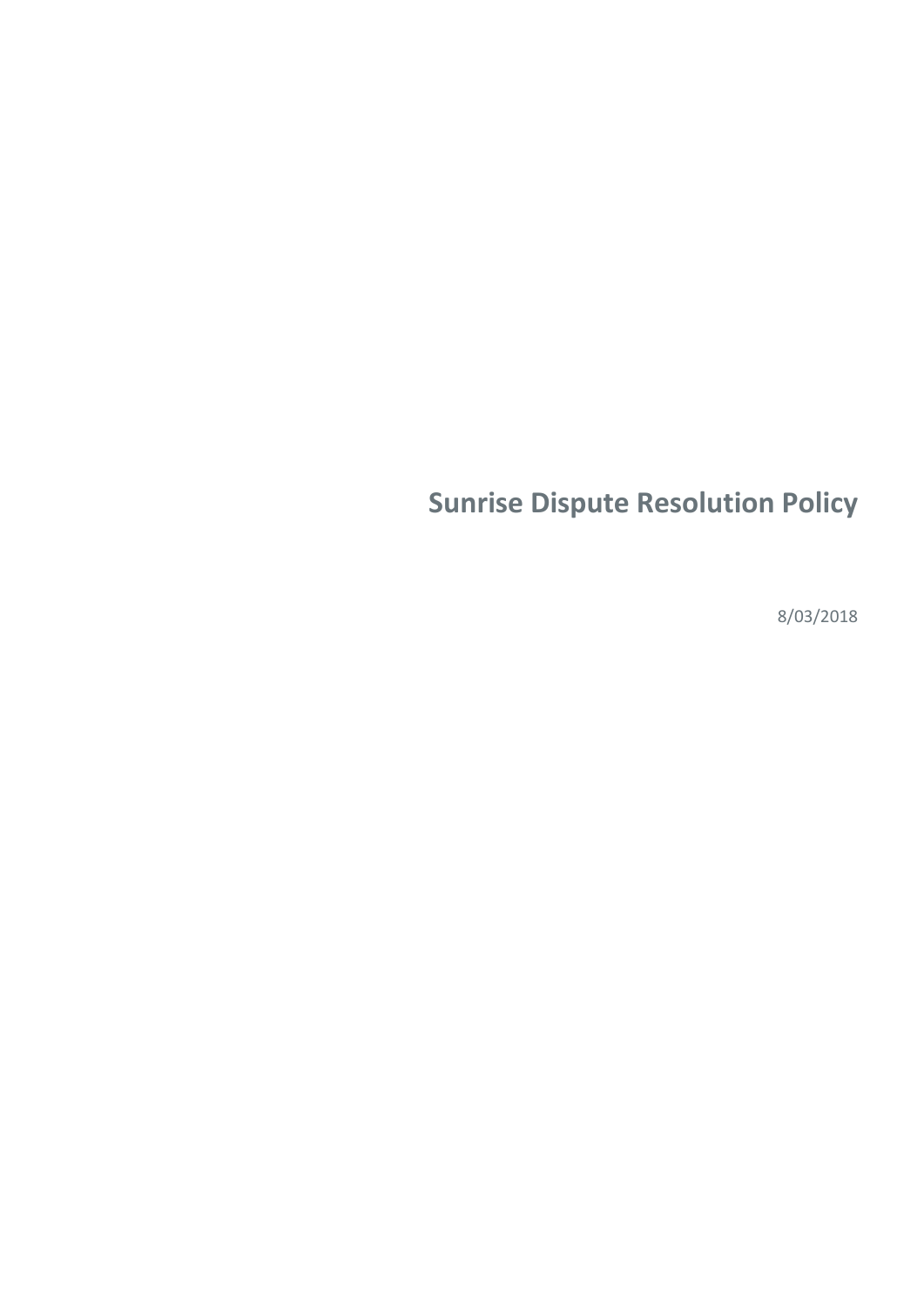# **Classification**

Public

Page II PUBLIC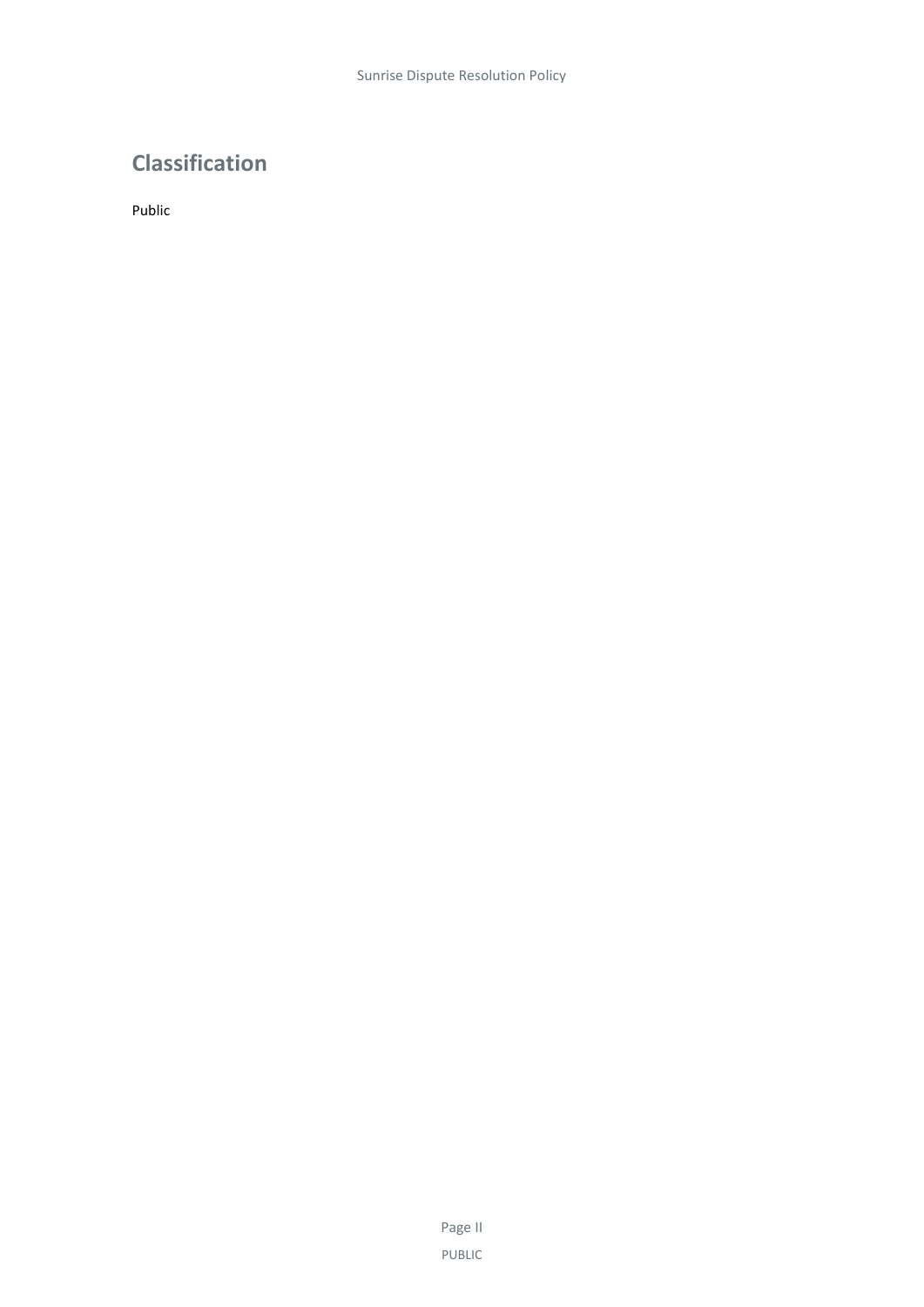# **Contents**

| $\mathbf{1}$   |      |  |  |  |
|----------------|------|--|--|--|
| $\overline{2}$ |      |  |  |  |
| 3              |      |  |  |  |
| 4              |      |  |  |  |
|                | 4.1  |  |  |  |
|                | 4.2  |  |  |  |
|                | 4.3  |  |  |  |
|                | 4.4  |  |  |  |
|                | 4.5  |  |  |  |
|                | 4.6  |  |  |  |
|                | 4.7  |  |  |  |
|                | 4.8  |  |  |  |
|                | 4.9  |  |  |  |
|                | 4.10 |  |  |  |
|                | 4.11 |  |  |  |
|                | 4.12 |  |  |  |
| 5              |      |  |  |  |
|                |      |  |  |  |
|                |      |  |  |  |
|                |      |  |  |  |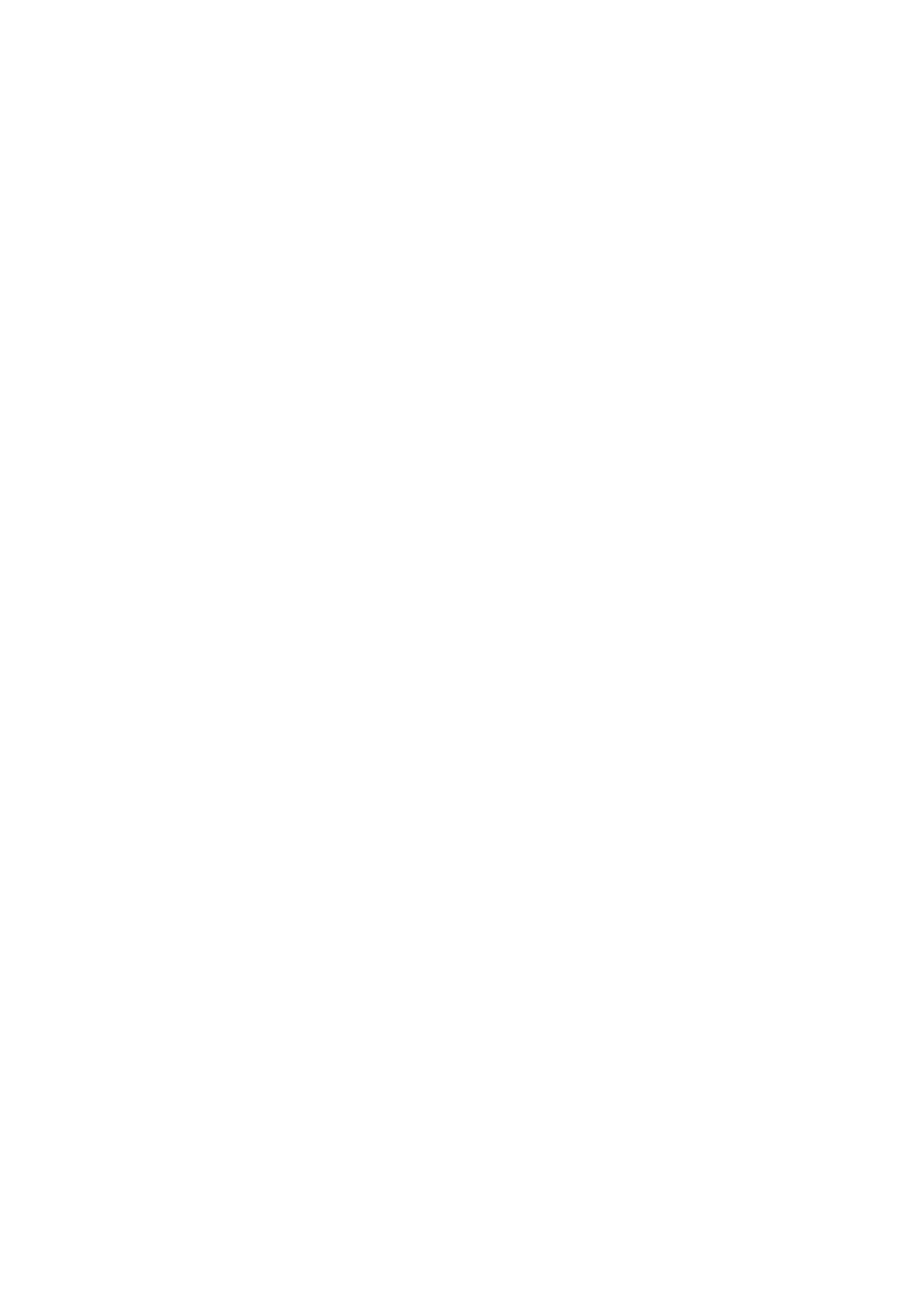# <span id="page-4-0"></span>**1 Definitions**

In this document:

**Application** means the complete and technically correct request for a domain name, which complies with the Published Policies.

**Business Day** means 09:00 to 17:00 excluding public holidays in as observed in Città del Vaticano (Vatican City State).

**Central Registry Organisation** means the organisation designated by the Pontificium Consilium de Comunicationibus Socialibus responsible for the operation of the Catholic TLDs.

**Challenge** means a dispute related to an Application submitted during the Sunrise Period or a Sunrise Registration, brought about on the grounds for dispute described in this policy, **Challenged** shall have a corresponding meaning.

**Complainant** means a third party seeking to challenge an Application submitted during the Sunrise Period or a Sunrise Registration on the grounds described in this policy.

**ICANN** means the Internet Corporation for Assigned Names and Numbers, its successors and assigns.

**ICANN Registry Agreement Date** refers to the date on which we signed the Registry Agreement for the TLD with ICANN and shall mean 21 October 2015.

**Identical Match** means that a domain name and a mark are identical according to the matching rules as defined by ICANN, and the TMCH Sunrise and Claims Operator.

**Published Policies** collectively means:

- **those specifications and policies established and published from time to time by us or any** of our designated representatives; and
- **EXECT:** any ICANN Temporary Specifications or Policies and Consensus Policies or any Rights Protection Mechanisms and associated rules, policies, requirements and procedures (as defined in our agreement with ICANN).

**Registrant** means a natural or legal person, company or organisation in whose name a domain name is Allocated in the TLD.

**Registrar** means an entity that is authorised to offer domain name registrar services in relation to the TLD.

**Respondent** means the Registrant of a Sunrise Registration against which a Challenge is initiated.

**Service** means the services that we provide in relation to the TLD.

**SMD File** means the Signed Mark Data file provided by the TMCH Sunrise and Claims Operator to a holder of a Validated Mark which is encoded with certain information.

**Sunrise Dispute Evaluation Panel** means a group of individuals appointed by us to examine a Challenge.

**Sunrise Period** means the period during which Sunrise-Eligible Rights Holders have the opportunity to submit an Application for a domain name in the TLD prior to the General Registration.

**Sunrise Registration** means a domain name Allocated to a Sunrise-Eligible Rights Holder and applied for during the Sunrise Period.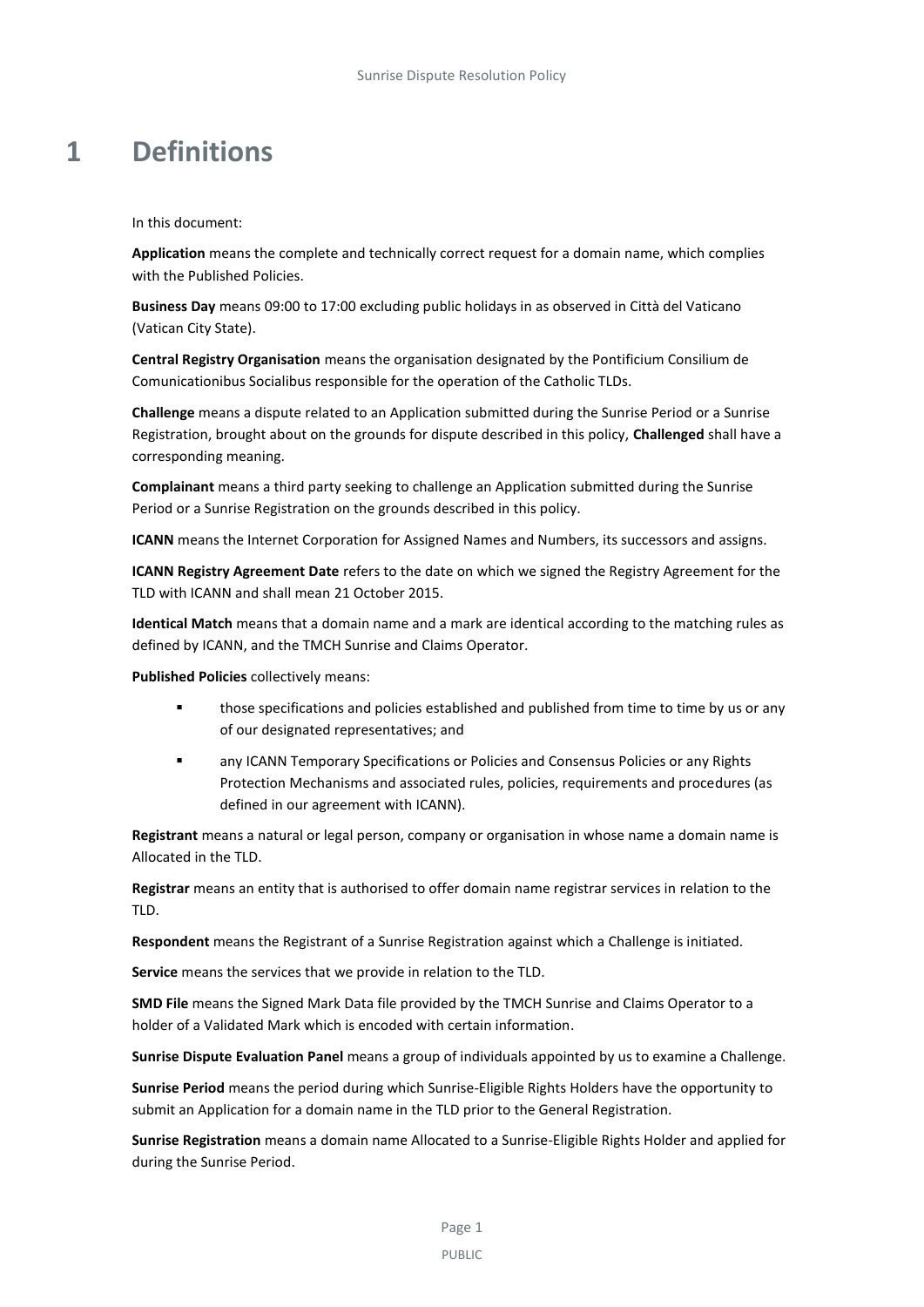**Sunrise-Eligible Rights Holders** means Trademark Holders who have been issued with a SMD File from the TMCH Sunrise and Claims Operator and meet the Sunrise Eligibility Requirements specified in our Launch Policy.

**TLD Date** refers to the date that ICANN announced our application for the TLD and shall mean 13 July 2012 at 11:00 UTC.

**TLD** means Top Level Domain and for the purpose of this policy the TLD means any one of the TLDs operated by us:

- .catholic;
- 天主教.:
- or .:كاث ول يك
- .католик

**TMCH Sunrise and Claims Operator** means the providers appointed by ICANN to serve as the Trademark Clearinghouse by accepting, authenticating, validating and facilitating the transmission of information related to certain trademarks.

**Trademark Application Date** means the date so designated in the information received in relation to an application from the TMCH Sunrise and Claims Operator.

**Trademark Clearinghouse Guidelines** means the guidelines which can be found at the following link www.trademark-clearinghouse.com (as may be updated from time to time) which provide an overview of the requirements for the inclusion of trademarks in the Trademark Clearinghouse and the issuance of a SMD File.

**Trademark Clearinghouse** means the central repository for information to be authenticated, stored, and disseminated, pertaining to the rights of Trademark Holders.

**Trademark Holde**r means holders of marks that have been verified by the TMCH Sunrise and Claims Operator as meeting the requirements specified in the Trademark Clearinghouse Guidelines.

**Trademark Registration Date** means the date so designated in the information received in relation to an application from the TMCH Sunrise and Claims Operator.

**Validated Mark** means a mark that has been verified by the TMCH Sunrise and Claims Operation as meeting the requirements specified in the Trademark Clearinghouse Guidelines including those relating to proof of use.

**We**, **us** and **our** means the Central Registry Organisation or our designated representatives.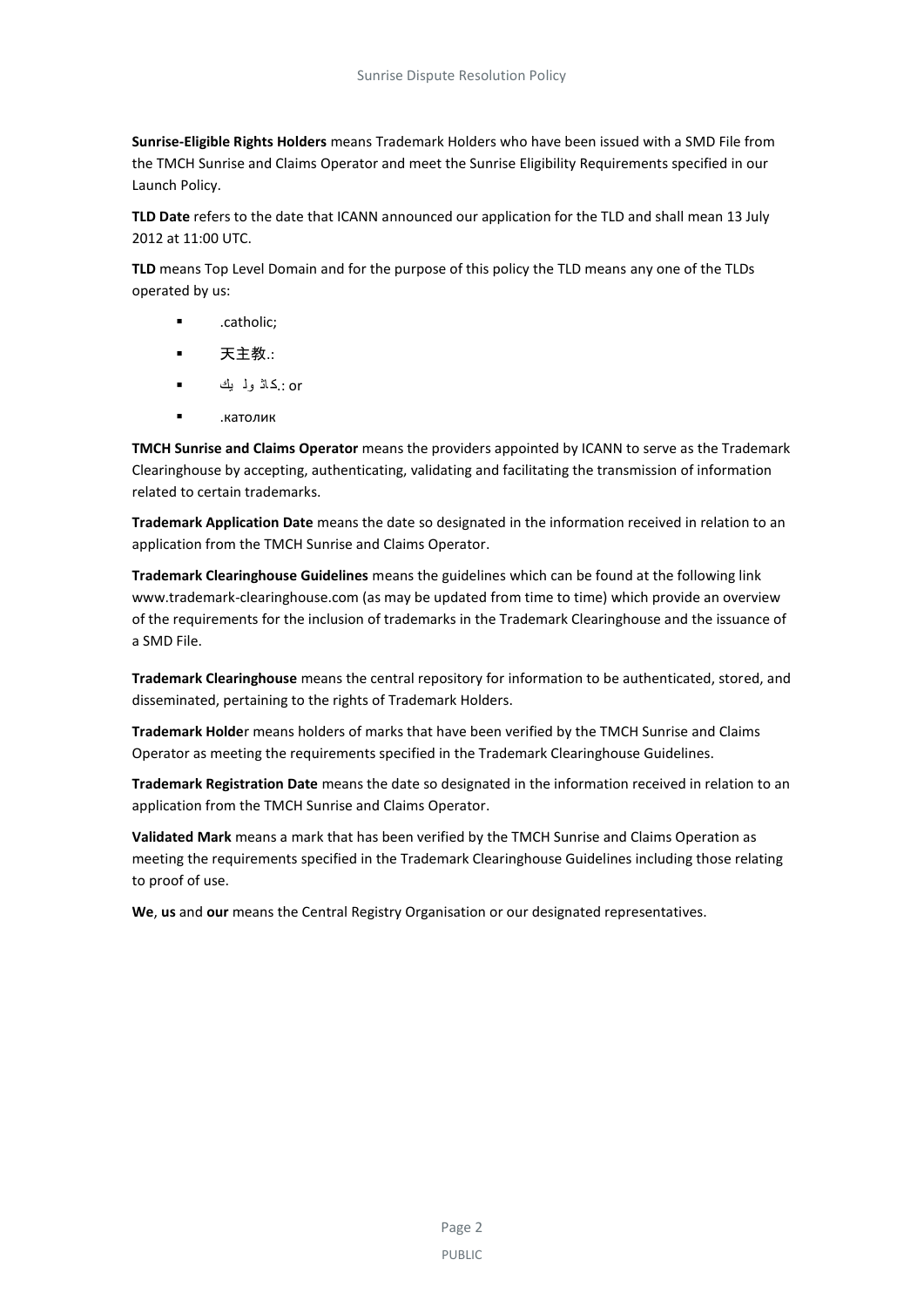# <span id="page-6-0"></span>**2 About this document**

This document describes our policy regarding the registration of domain names in the TLD.

Document Identifier: CRO-LAU-002

Publication Date: March 2018

Status: CURRENT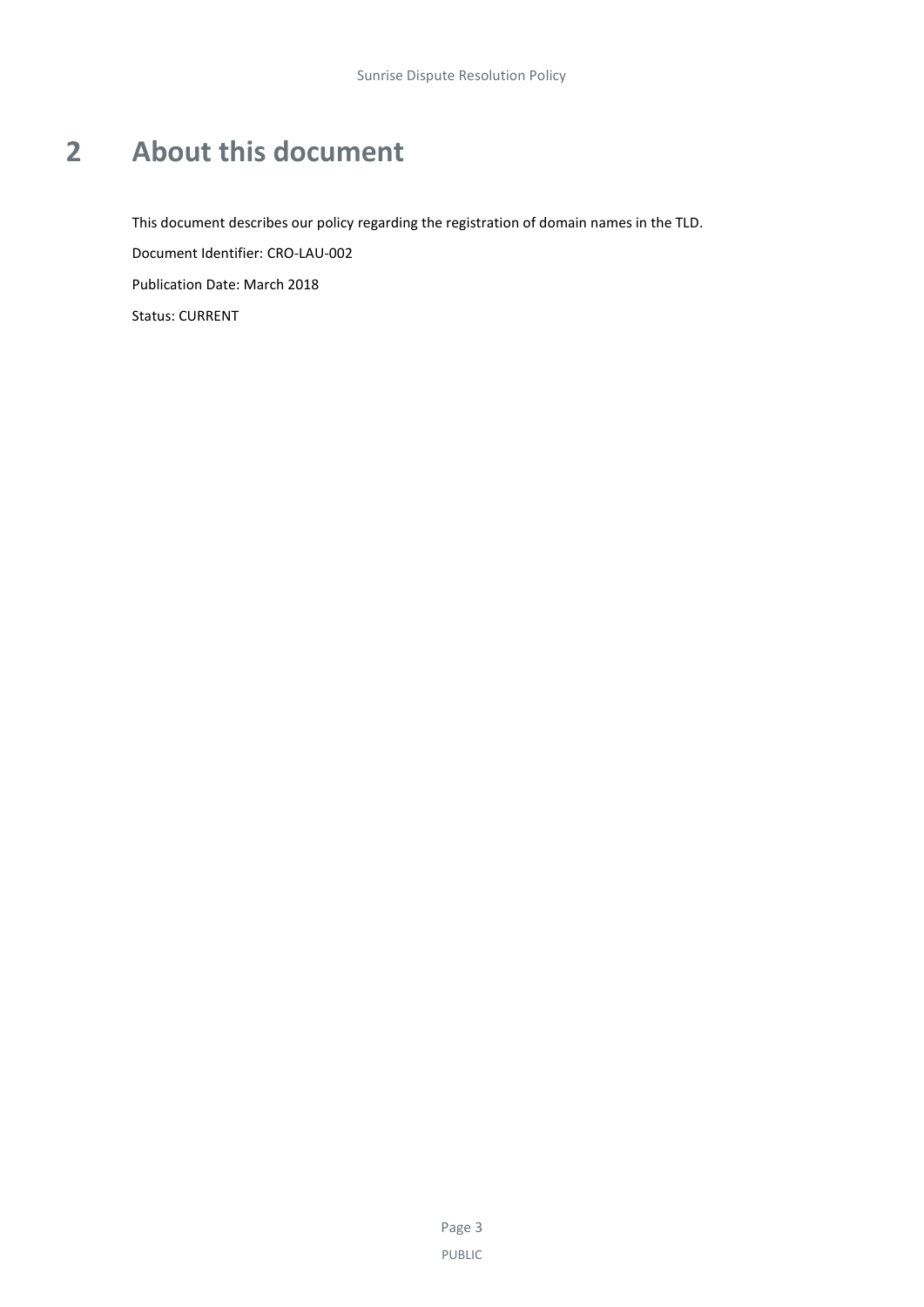# <span id="page-7-0"></span>**3 Purpose**

The purpose of this policy is to provide a method by which Challenges relating to a Sunrise Registration may be resolved.

We have developed a Sunrise Policy that meets the requirements of ICANN in relation to the implementation certain Rights Protection Mechanisms for the TLD. Our Sunrise Policy can be found at the following link<http://www.nic.catholic/>

In addition to the Sunrise Policy, ICANN's requirements also prescribe the implementation of a mechanism to address Challenges arising from the application of that policy.

This policy and others issued by us are incorporated by reference into the agreement entered into by a Registrant at the time of registration of a domain name.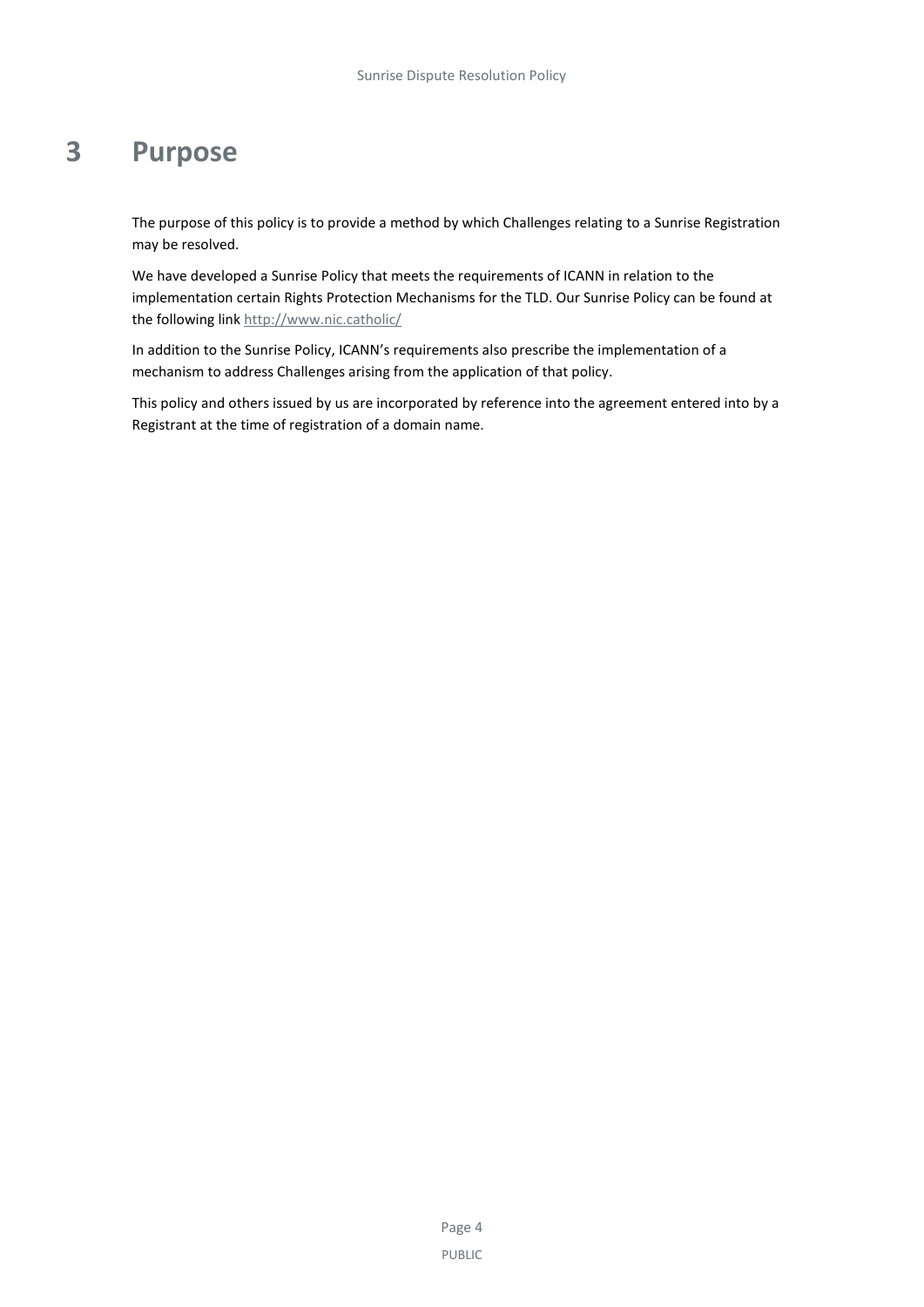# <span id="page-8-0"></span>**4 Policy Statement**

# **4.1 Application of this Policy**

<span id="page-8-1"></span>This policy applies to Sunrise Registrations, and comes into effect upon the domain name being registered. This policy continues to apply until such time that the Sunrise Registration:

- 1 is not renewed by the Registrant; or
- 2 is transferred to another Registrant; or
- 3 is cancelled by some other process, which may include an alternative dispute resolution process; or
- <span id="page-8-2"></span>4 exceeds a 12 months period from conclusion of the Sunrise Period.

## **4.2 Grounds for Challenge**

This policy covers Challenge regarding a Sunrise Registration the following grounds:

| Ground 1 | A Sunrise Registration was accepted which is not an Identical Match to a Validated<br>Mark on which the registration was based. |
|----------|---------------------------------------------------------------------------------------------------------------------------------|
| Ground 2 | The policy for Sunrise Registrations was not correctly applied in rejecting or<br>allowing a Sunrise Registration.              |
|          | The trademark registration on which the Sunrise Registration is based was not:                                                  |
| Ground 3 | issued on or before the ICANN Registry Agreement Date; and<br>$\mathbf{1}$<br>applied for before the TLD Date.                  |

A challenge brought on these grounds will be subject to this policy, each of which are described further in this document.

Challenges relating to a Sunrise Registration which relate to a marks inclusion in or rejection from, the Trademark Clearinghouse or its underlying validity will be directly referred to the TMCH Sunrise and Claims Operator. The TMCH Sunrise and Claims Operator has published its Trademark Clearinghouse Dispute Resolution Procedures on their website at the following link: [www.trademark](http://www.trademark-clearinghouse.com/dispute)[clearinghouse.com/dispute](http://www.trademark-clearinghouse.com/dispute)

## <span id="page-8-3"></span>**4.3 Multiple Challenges**

Where more than one challenge is received in relation to the same domain name, each Challenge will be addressed in the order in which it was received.

A Challenge may not relate to more than one domain name.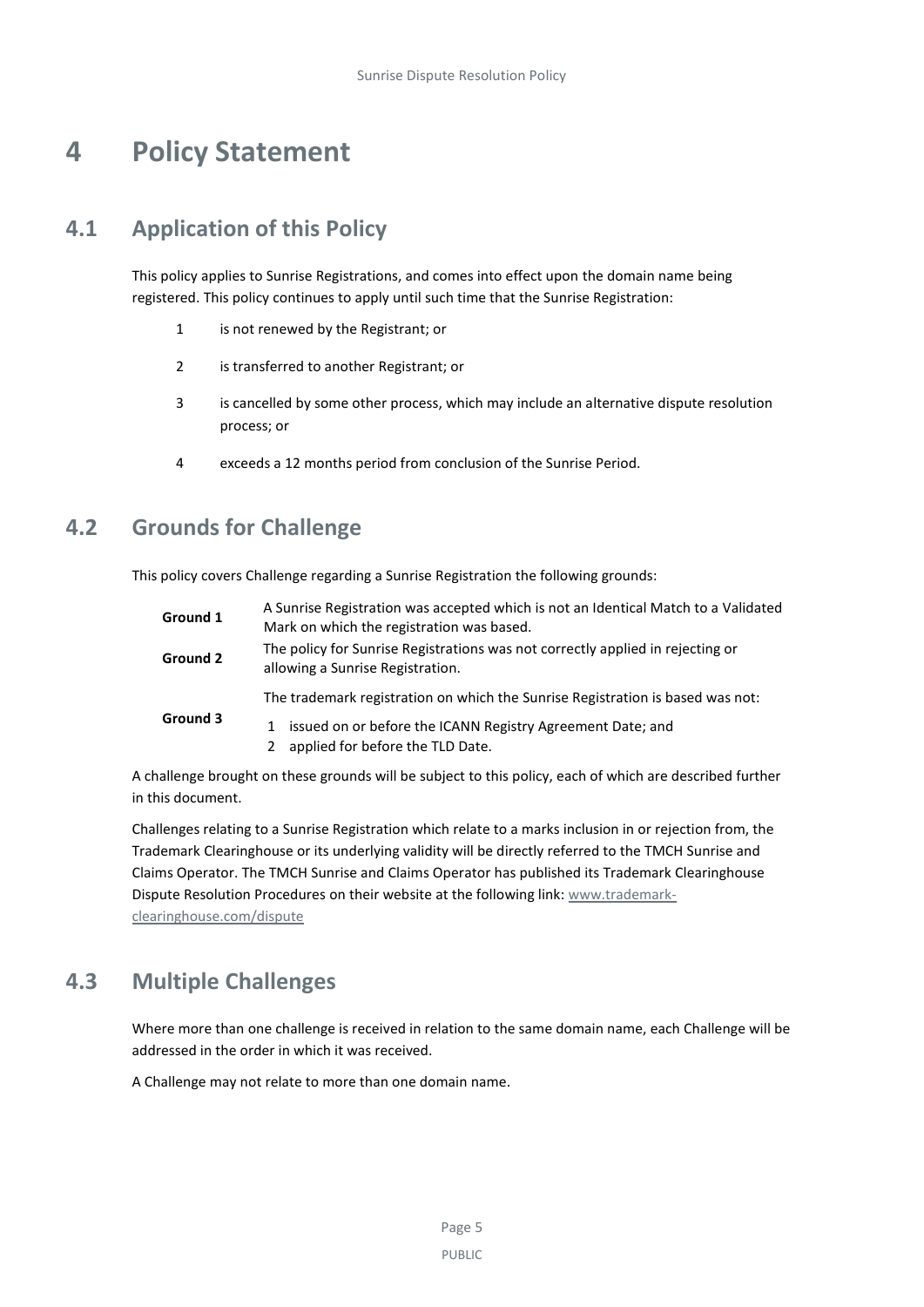### **4.4 Language**

<span id="page-9-0"></span>The language of all submissions and proceedings under this policy will be English.

<span id="page-9-1"></span>Supporting evidence may be provided in its original language, provided such information is accompanied by a certified English translation of all relevant text.

### **4.5 Remedies**

The remedies available to a Complainant shall be limited to requiring the cancellation or creation of the domain name, or the transfer of the domain name registration from the Respondent to the Complainant in the circumstances described in this policy.

## <span id="page-9-2"></span>**4.6 Maintaining the Status Quo**

Except as may be required by other policies or legal requirements, we will not cancel, create, transfer, activate, deactivate, or otherwise change the status of any domain name subject to this policy, except as provided herein.

# <span id="page-9-3"></span>**4.7 Transfers of Sunrise Registrations Under this Policy**

### **Transfers to Another Registrant during a Challenge**

Upon being notified that a domain name is subject to a Challenge as described in this policy the domain name may not be transferred to another Registrant until notification has been provided to you by us that any outstanding Challenge has been assessed and resolved in favour of the Respondent.

## **Transfer of Registrar During a Challenge**

A Sunrise Registration that is subject to a Challenge under this policy may not be transferred to another Registrar until all Challenges have been resolved.

### **Transfers as a Result of an Upheld Challenge**

Where a Complainant requests that a domain name is transferred to them as a result of a Challenge found in favour of the Complainant, the Complainant must supply such information that we require to effect that transfer. Where such information is additional to that provided in lodging the Challenge, the Complainant will have five (5) Business Days to provide such information. Should the Complainant fail to provide such information within this timeframe the Challenge will be considered abandoned.

The Challenger must agree to make the same warrants and agreements, including to be bound by this and any other policy issued by us, when requesting the transfer of the domain name, and must enter into an agreement with a Registrar for that domain name.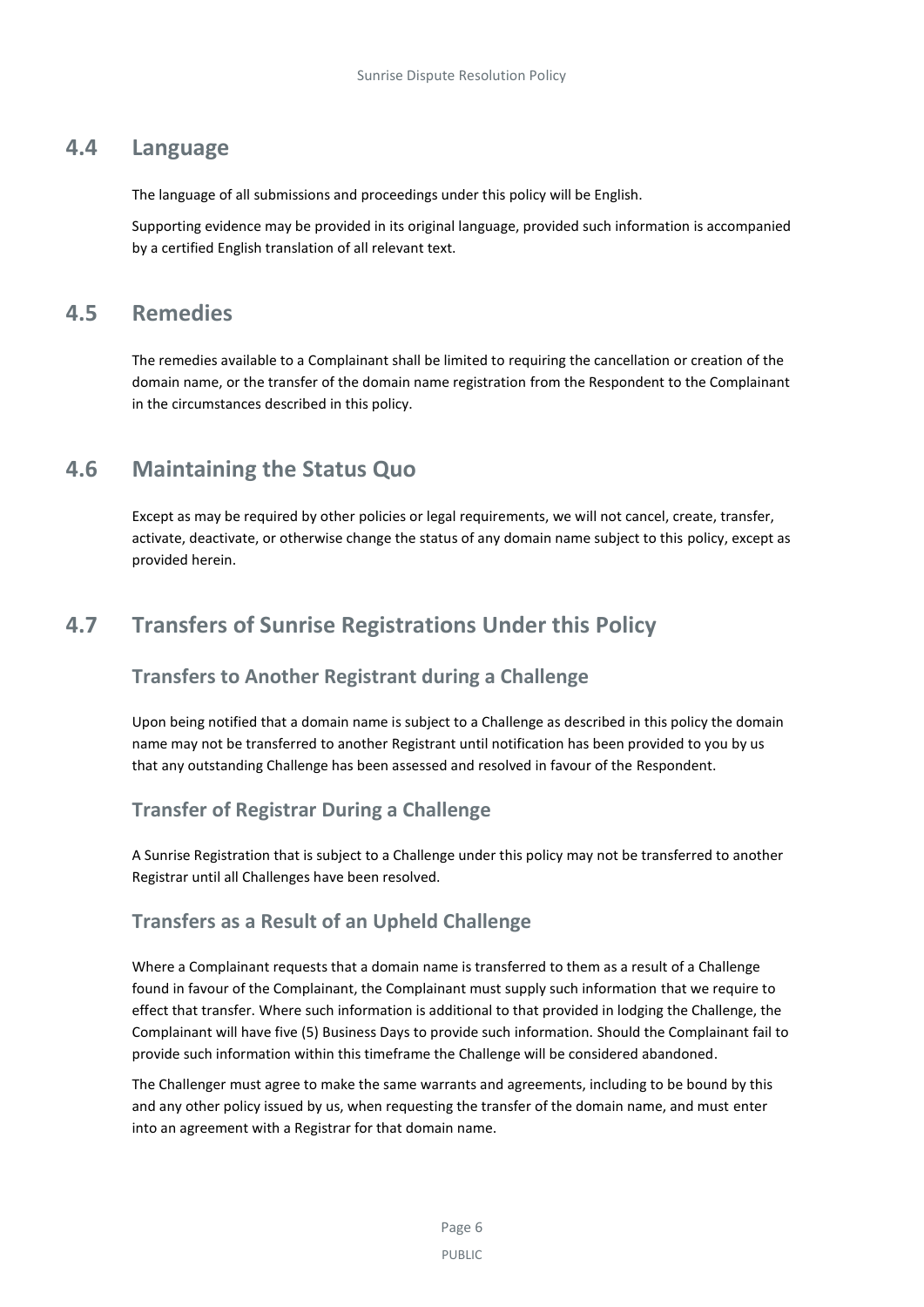# **4.8 Creation of Sunrise Registrations Under this Policy**

<span id="page-10-0"></span>Where a Complainant requests that a domain name is created as a result of a Challenge found in favour of the Complainant, the Complainant must supply such information that we require to effect that domain name being created. Where such information is additional to that provided in lodging the Challenge, the Complainant will have five (5) Business Days to provide such information. Should the Complainant fail to provide such information within this timeframe the Challenge will be considered abandoned.

The Challenger must agree to make the same warrants and agreements, including to be bound by this and any other policy issued by us, when requesting the creation of the domain name and must enter into an agreement with a Registrar for that domain name.

# <span id="page-10-1"></span>**4.9 Decisions made by the Sunrise Dispute Evaluation Panel**

The Challenge will be assessed by the Sunrise Dispute Evaluation Panel on the facts provided by the Complainant and the Respondent. The Sunrise Dispute Evaluation Panel assessment is of an administrative nature and the Sunrise Dispute Evaluation Panel shall not be required to provide reasons for its assessment.

The Registrar of the Sunrise Registration, Respondent and the Complainant agree that the decision of the Sunrise Dispute Evaluation Panel is final and agree to abide by its decision.

The Registrar of the Sunrise Registration, Respondent and the Complainant will indemnify, defend and hold harmless us against any claim brought or filed by a third party against us in relation to the decision of the Sunrise Dispute Evaluation Panel.

# <span id="page-10-2"></span>**4.10 Challenges Related to Ground 1**

#### **General**

Challenges related to Ground 1 may be introduced by a Complainant for asserting one of the three (3) categories described in this section. A Challenge on Ground 1 must assert that one of the following is true:

| Category 1 | A Sunrise Registration was accepted, which at the time the domain name was<br>registered, was not an Identical Match with a Validated Mark.                                                                          |
|------------|----------------------------------------------------------------------------------------------------------------------------------------------------------------------------------------------------------------------|
| Category 2 | A Sunrise Registration, which at the time the domain name was registered, was<br>an Identical Match to a Validated Mark; however as the result of another<br>process the mark is no longer a Validated Mark.         |
| Category 3 | A Sunrise Registration, which at the time the domain name was registered, was<br>an Identical Match to a Validated Mark; however the Sunrise Registration was<br>not registered to the holder of the Validated Mark. |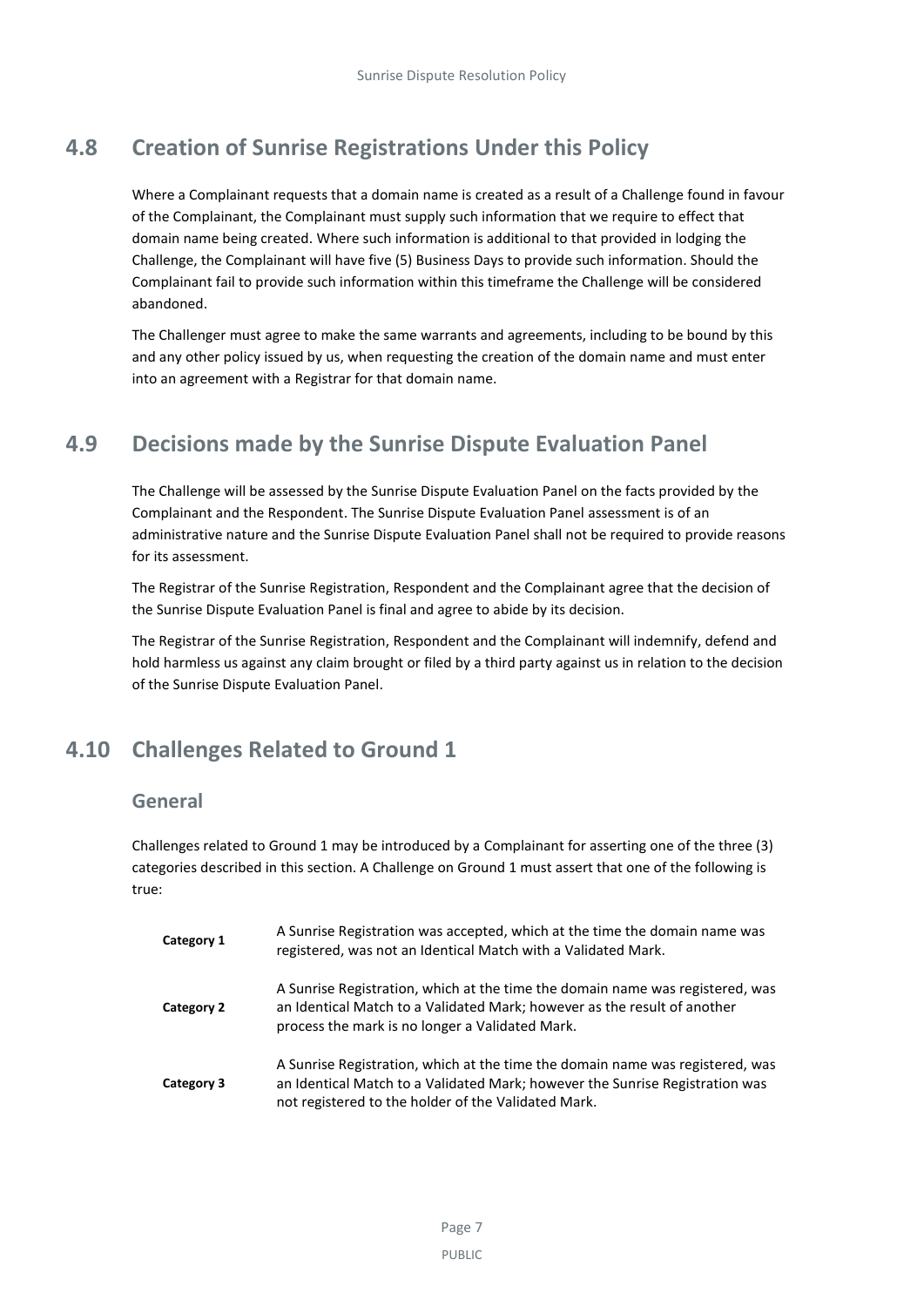#### **Procedure**

Challenges related to Ground 1 must be lodged by completing the form attached as Appendix A to this document.

Forms must be submitted electronically, to the email address specified on the form.

The Sunrise Dispute Evaluation Panel will perform a preliminary investigation to examine the information provided to ensure that all information required has been received.

Where the information received is incomplete or found to be deficient the Sunrise Dispute Evaluation Panel will notify the Complainant. The Complainant shall have ten (10) Business Days to provide any additional information that the Sunrise Dispute Evaluation Panel may request. Should the Complainant fail to provide such information within this timeframe the Challenge will be considered abandoned.

### **Examination of the Challenge**

Upon receipt of full and complete information from the Complainant, the Sunrise Dispute Evaluation Panel will:

- **notify the Respondent of the Challenge; and**
- allow the Respondent fifteen (15) Business Days in which to respond to the Challenge.

After the period of time to respond for the Respondent expires the Sunrise Dispute Evaluation Panel will examine the Challenge and make an assessment within fifteen (15) Business Days.

In making its assessment the Sunrise Dispute Evaluation Panel will use the information received:

- During the registration process for the Sunrise Registration;
- Any relevant information that is available to us and the Sunrise Dispute Evaluation Panel;
- **Information that has been provided by the Complainant in lodging the Challenge; and/or**
- **Information that has been provided by the Respondent in responding to the Challenge.**

#### **Outcomes of the Challenge**

A summary of the steps taken and the assessment made by the Sunrise Dispute Evaluation Panel will be communicated to the Complainant and the Respondent by e-mail.

Where the Sunrise Dispute Evaluation Panel assesses in favour of the Respondent, then no further action will be taken in relation to the Challenge.

Where the Sunrise Dispute Evaluation Panel makes the asses in favour of the Complainant, the Sunrise Dispute Evaluation Panel will:

- 1 Notify the Respondent of the assessment and the consequences of that assessment;
- 2 Notify the TMCH Sunrise and Claims Operator of the assessment and the consequences of that assessment; and
- 3 After fifteen (15) Business Days of providing such notification to the Respondent:
	- a cause the domain name to be deleted, or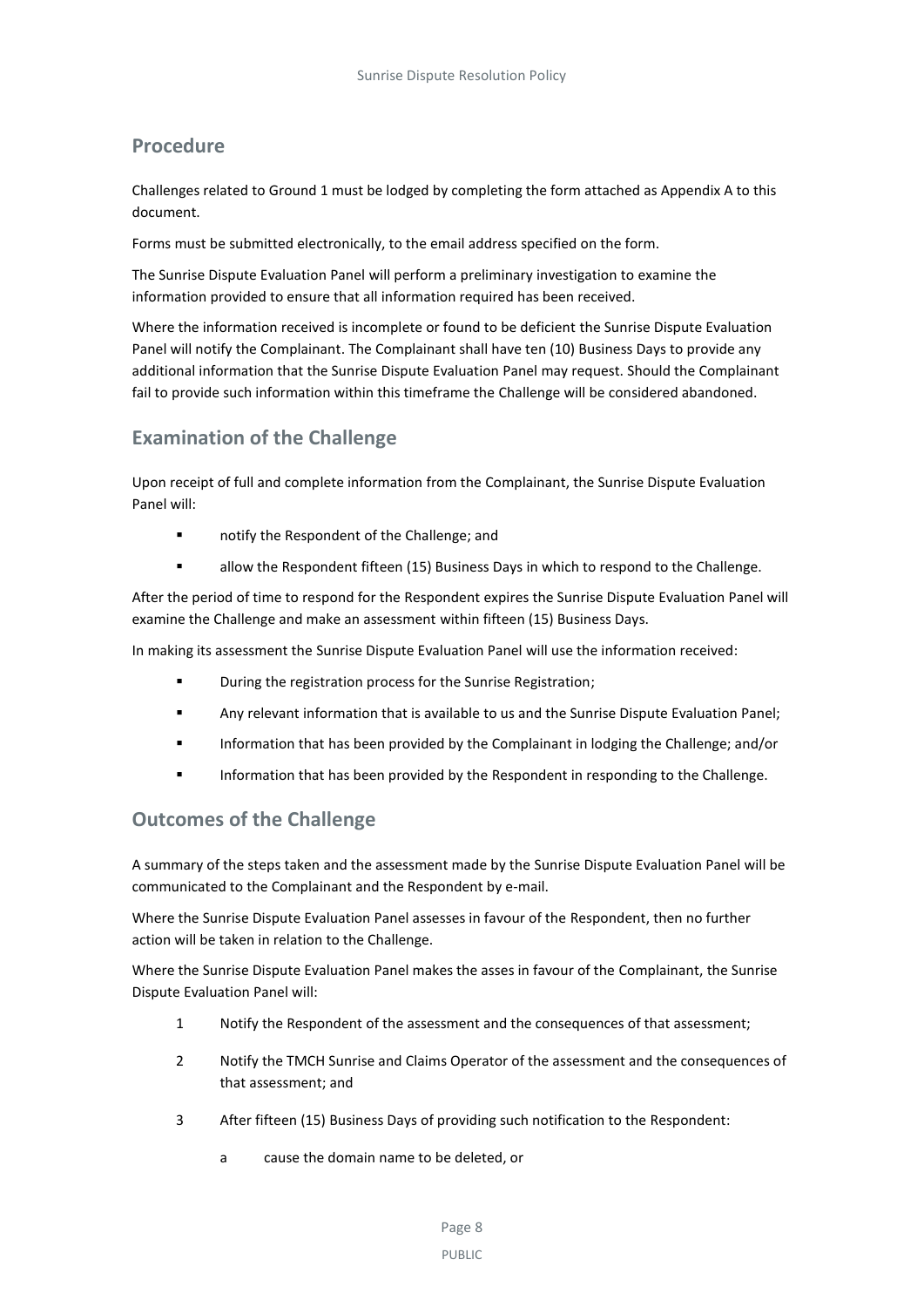b where requested to do so by the Complainant, cause the domain name to be transferred.

# <span id="page-12-0"></span>**4.11 Challenges Related To Ground 2**

#### **General**

Challenges related to Ground 2 may be introduced by a Complainant for asserting one or both of the two (2) categories described in this section. A Challenge on Ground 2 must assert that one or both of the following is true:

| Category 1 | A request for a domain name during a Sunrise Period was rejected despite the<br>Complainant providing such information required to establish that the domain<br>name requested was an Identical Match to a Validated Mark. |
|------------|----------------------------------------------------------------------------------------------------------------------------------------------------------------------------------------------------------------------------|
| Category 2 | The policy and rules for Sunrise Registrations were not correctly applied in<br>allocating a Sunrise Registration.                                                                                                         |

#### **Procedure**

Challenges related to Ground 2 must be lodged by completing the form attached as Appendix B to this document.

Forms must be submitted electronically, to the email address specified on the form.

The Sunrise Dispute Evaluation Panel will perform a preliminary investigation to examine the information provided to ensure that all information required has been received.

Where the information received is incomplete or found to be deficient the Sunrise Dispute Evaluation Panel will notify the Complainant. The Complainant shall have ten (10) Business Days to provide any additional information that the Sunrise Dispute Evaluation Panel may request. Should the Complainant fail to provide such information within this timeframe the Challenge will be considered abandoned.

### **Examination of the Challenge**

Upon receipt of full and complete information from the Complainant, the Sunrise Dispute Evaluation Panel will, where the domain name which is the subject of a Challenge exists as a Sunrise Registration, notify the Respondent of the Challenge.

The Sunrise Dispute Evaluation Panel will examine the Challenge and make an assessment within fifteen (15) Business Days.

In making its assessment the Sunrise Dispute Evaluation Panel will use the information received:

- during the registration process for the Sunrise Registration;
- any relevant information that is available to us and the Sunrise Dispute Evaluation Panel; and/or
- **EXECT** information that has been provided by the Complainant in lodging the Challenge.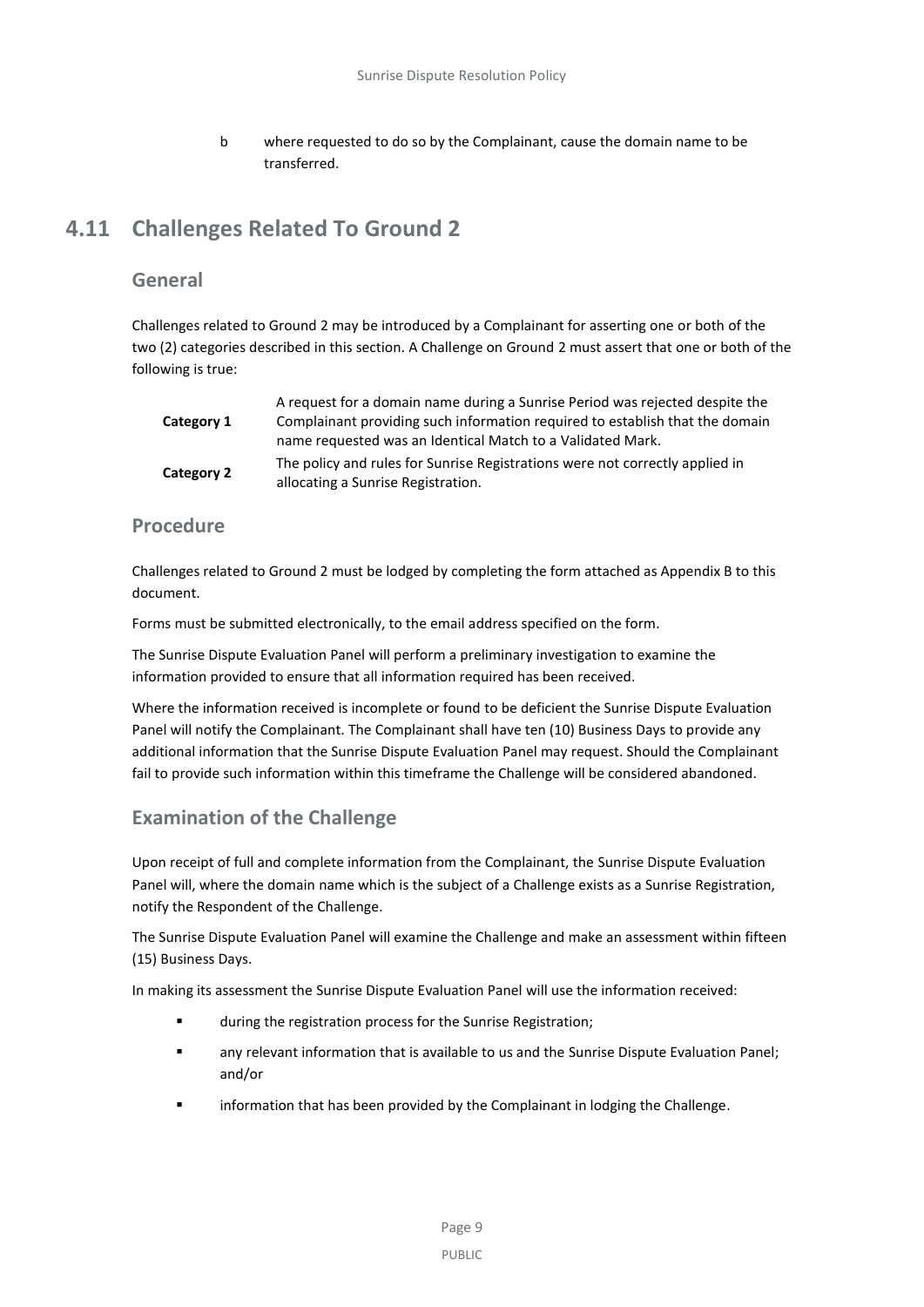### **Outcomes of the Challenge**

A summary of the steps taken and the assessment made by the Sunrise Dispute Evaluation Panel will be communicated to the Complainant by e-mail.

Where the Sunrise Dispute Evaluation Panel makes the asses in favour of the Complainant the Sunrise Dispute Evaluation Panel will:

Where the domain name which is the subject of the Challenge is available:

- 1 Notify the TMCH Sunrise and Claims Operator of the assessment and the consequences of that assessment; and
- 2 After providing such notification to the TMCH Sunrise and Claims Operator, cause the domain name to be created as a Sunrise Registration using the information provided by the Complainant.

Where the domain name which is the subject of the Challenge is not available:

- 1 Notify the Respondent of the assessment and the consequences of that assessment;
- 2 Notify the TMCH Sunrise and Claims Operator of the assessment and the consequences of that assessment; and
- 3 After fifteen (15) Business Days of providing such notification to the Respondent:
	- a cause the domain name to be deleted, or
	- b where requested to do so by the Complainant, cause the domain name to be transferred.

## <span id="page-13-0"></span>**4.12 Challenges Related to Ground 3**

#### **General**

These Challenges may be introduced by a Complainant claiming that the trademark registration on which the Sunrise Registration is based was not issued on or before the ICANN Registry Agreement Date and was not applied for before the TLD Date.

#### **Procedure**

Challenges related to Ground 3 must be lodged by completing the form attached as Appendix C to this document.

Forms must be submitted electronically, to the email address specified on the form.

The Sunrise Dispute Evaluation Panel will perform a preliminary investigation to examine the information provided to ensure that all information required has been received.

Where the information received is incomplete or found to be deficient the Sunrise Dispute Evaluation Panel will notify the Complainant. The Complainant shall have ten (10) Business Days to provide any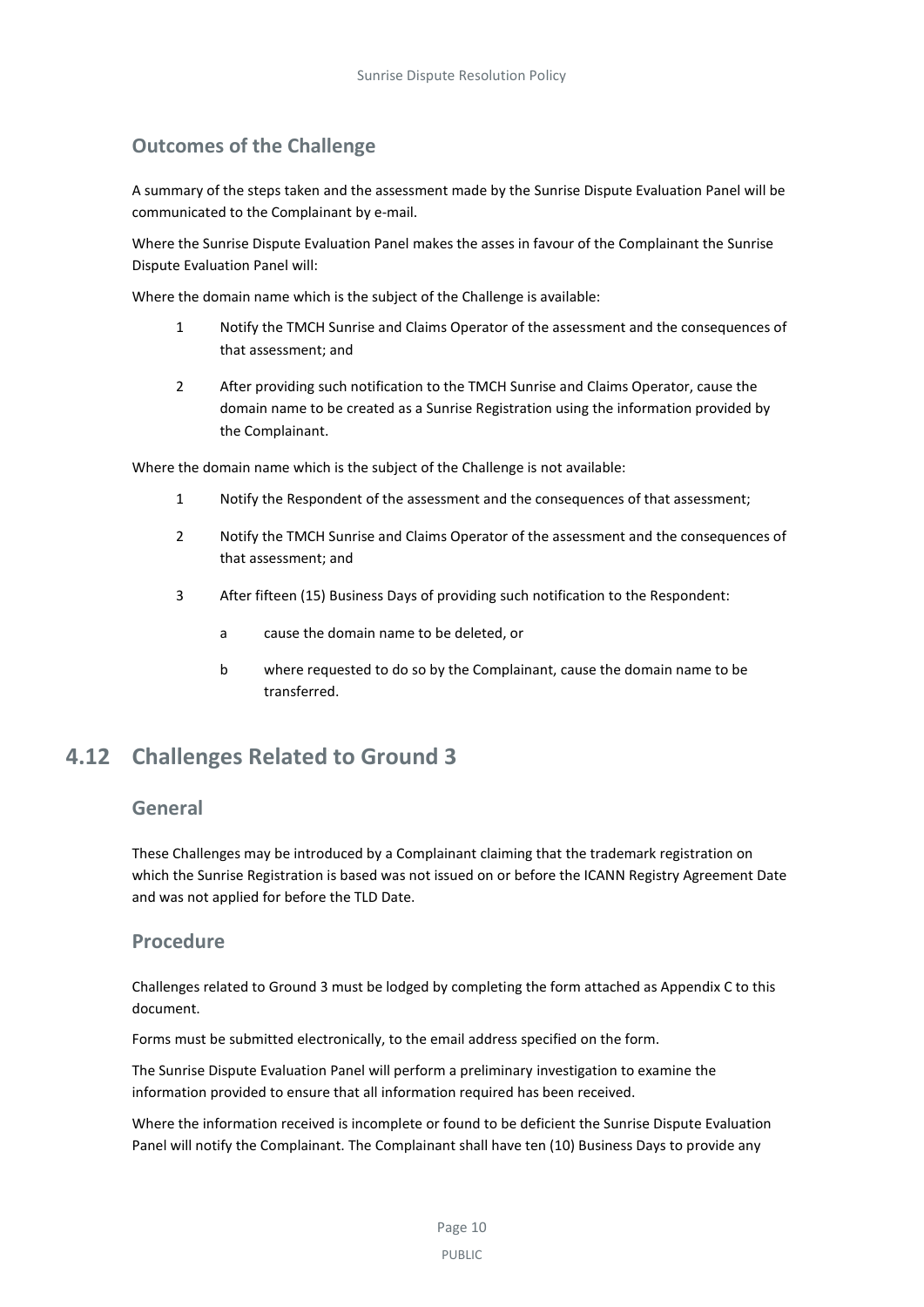additional information that the Sunrise Dispute Evaluation Panel may request. Should the Complainant fail to provide such information within this timeframe the Challenge will be considered abandoned.

### **Examination of the Challenge**

Upon receipt of full and complete information we will:

- **EXECUTE:** notify the Respondent of the Challenge: and
- examine the Challenge and make an assessment within fifteen (15) Business Days.

The Sunrise Dispute Evaluation Panel will assess, if based on the supplied evidence, the trademark registration on which the Sunrise Registration is based, was not:

- 1 issued on or before the ICANN Registry Agreement Date; and
- 2 applied for before the TLD Date.

Only in cases where the information supplied satisfies both criteria will the Challenge be upheld.

A summary of the steps taken and the assessment made the Sunrise Dispute Evaluation Panel will be communicated to the Complainant by e-mail.

### **Outcomes of the Challenge**

Where the Sunrise Dispute Evaluation Panel assesses that both elements of the grounds for Challenge have been met we will:

- 1 Notify the Respondent of our assessment and the consequences of that assessment;
- 2 Notify the TMCH Sunrise and Claims Operator of our assessment and the consequences of that assessment; and
- 3 After fifteen (15) Business Days of providing such notification to the Respondent, cause the domain name to be deleted.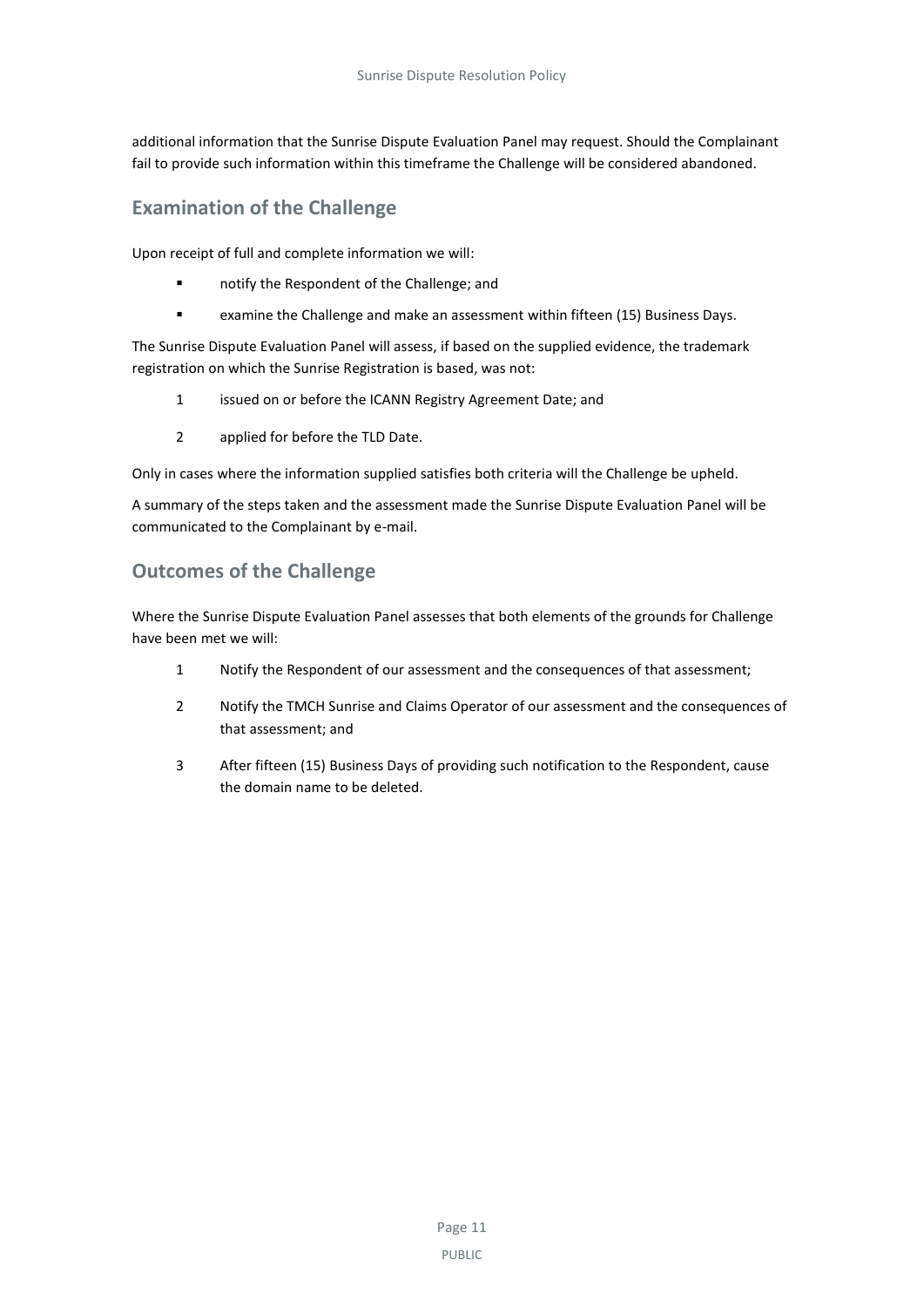# <span id="page-15-0"></span>**5 Definition and Review**

This document has been prepared and published to represent our policy regarding the administrative and technical management of the TLD.

All domain names in the TLD are subject to the Published Policies. It is your responsibility to ensure that you read and understand these policies as they apply to you. We may discontinue or amend any part or the whole of this policy from time to time at our absolute discretion.

Further policy and procedure in relation to the TLD can be found at the following link: [http://nic.catholic/.](http://nic.catholic/)

> Page 12 PUBLIC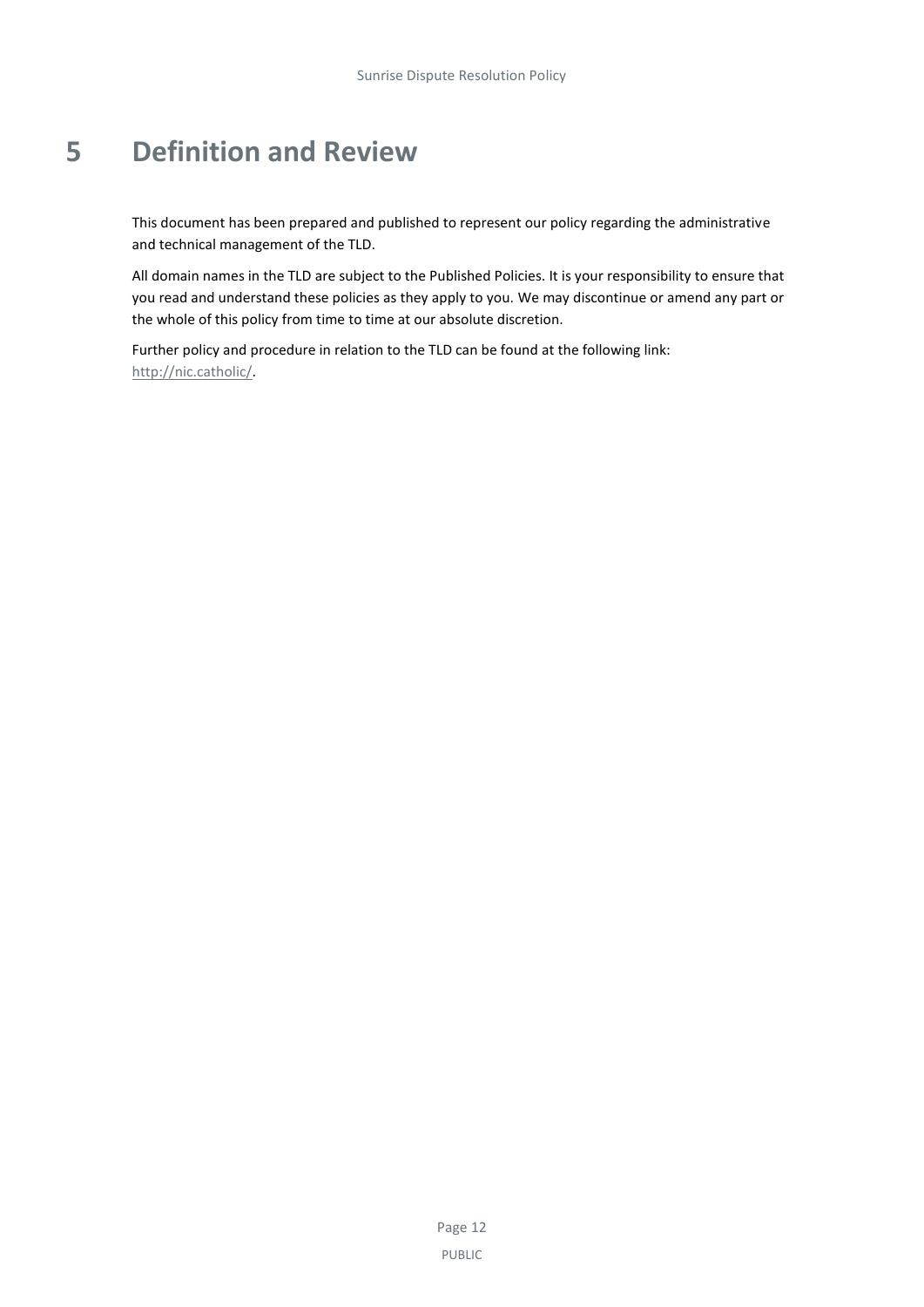# <span id="page-16-0"></span>**Appendix A**

Where an individual is completing the form the individuals details:

- **Name of individual**
- **Postal / Street Address**
- **City**
- **State / Province**
- Postal / Zip Code
- **Country**
- Phone Number
- Fax Number
- **Email address**

Where the individual is completing a form on behalf of a business entity:

- **The name of entity**
- **Business registration number**
- **Postal / Street Address**
- City
- **State / Province**
- Postal / Zip Code
- **Country**
- **Phone Number**
- **Fax Number**
- **Email address**

Sunrise Registration details:

- Domain name
- **Trademark record identification number**
- **Name of the trademark record being challenged**
- Name of the trademark holder associated with the trademark record being challenged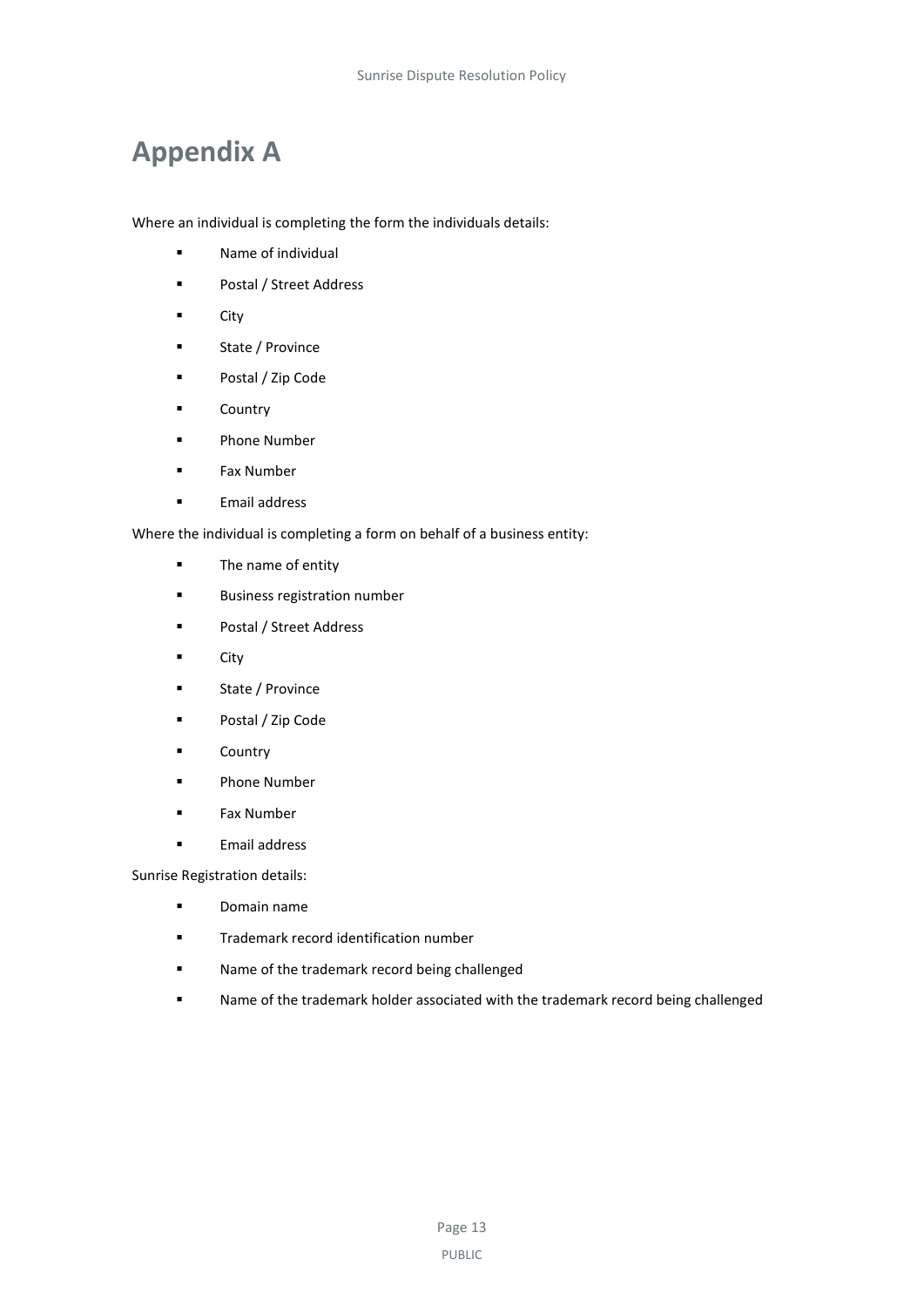Reason for the Challenge:

Describe, in accordance with the policy, the grounds on which the challenge is made including, in particular, why the domain name that is the subject of the dispute should be considered to have been registered in violation of the Sunrise Policy, in that:

| Category 1 | a Sunrise Registration at the time the domain name was registered was not an<br>Identical Match with a Verified Mark; or                                                                              |
|------------|-------------------------------------------------------------------------------------------------------------------------------------------------------------------------------------------------------|
| Category 2 | a Sunrise Registration at the time the domain name was registered was an Identical<br>Match to a Verified Mark, however as the result of another process the mark is no<br>longer a Verified Mark; or |
| Category 3 | was an Identical Match to a Verified Mark, however the Sunrise Registration was<br>not registered to the holder of the Verified Mark.                                                                 |

Attach supporting information to substantiate the claim.

Specify, in accordance with the Policy, the remedies sought, i.e. transfer or cancellation of the domain name registration.

Identify any other proceedings that have been commenced or terminated in connection with or relating to the domain name that is the subject of the Challenge.

Representation, Warranty and Acknowledgement:

By signing and submitting this Challenge Request Form, the Complainant declares, warrants and acknowledges that, to the best of the Complainant's knowledge, the above statements are true, correct and not fraudulent.

Name:

Signature:

Date:

Submitted via email to: [info.catholictld@spc.va](mailto:info.catholictld@spc.va)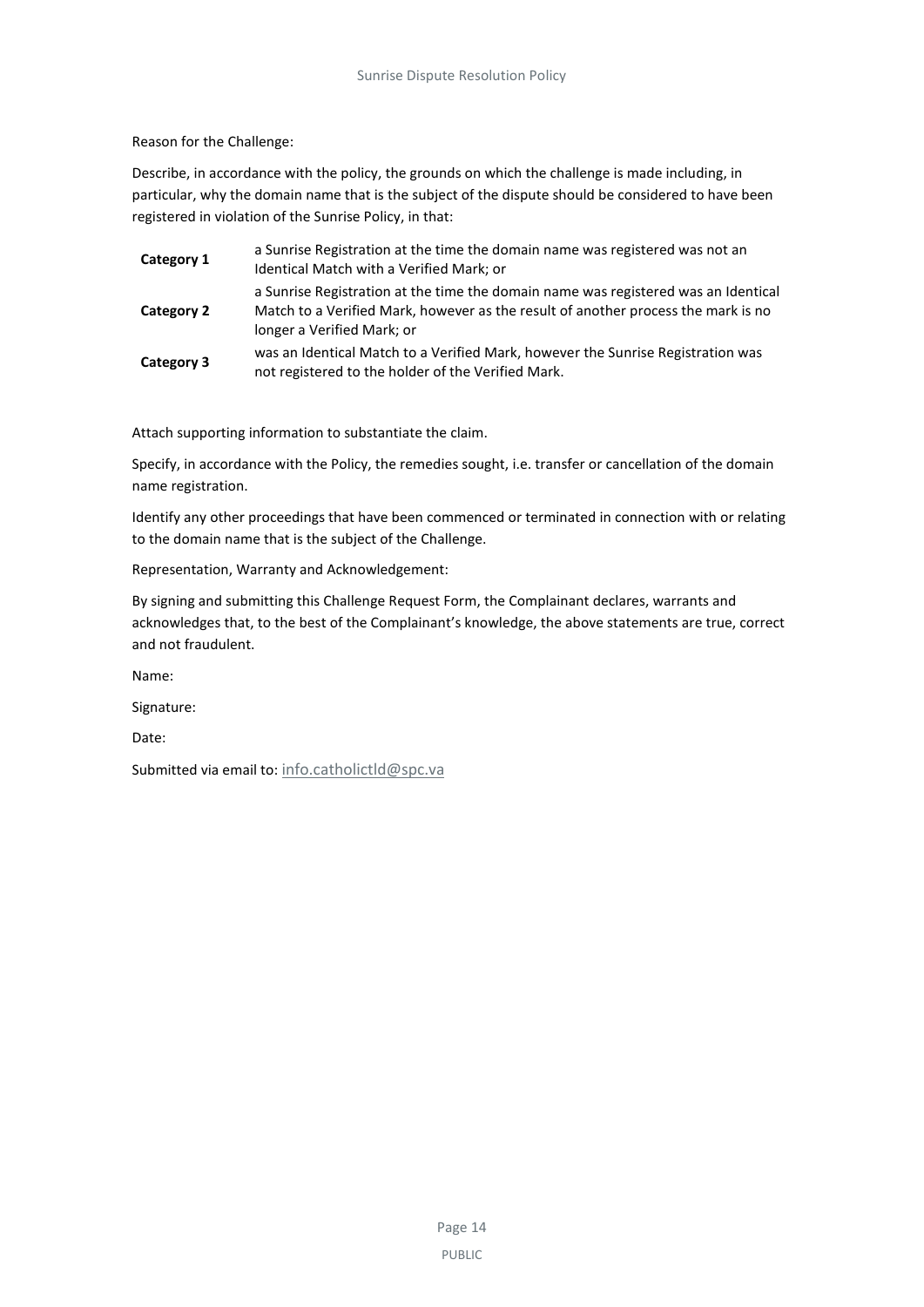# <span id="page-18-0"></span>**Appendix B**

Where an individual is completing the form the individuals details:

- **Name of individual**
- **Postal / Street Address**
- **City**
- **State / Province**
- Postal / Zip Code
- **Country**
- Phone Number
- **Fax Number**
- **Email address**

Where the individual is completing a form on behalf of a business entity

- **The name of entity**
- **Business registration number**
- **Postal / Street Address**
- **City**
- **State / Province**
- Postal / Zip Code
- **Country**
- **Phone Number**
- **Fax Number**
- **Email address**

Sunrise Registration details:

- Domain name
- **Trademark record identification number**

Reason for the Challenge: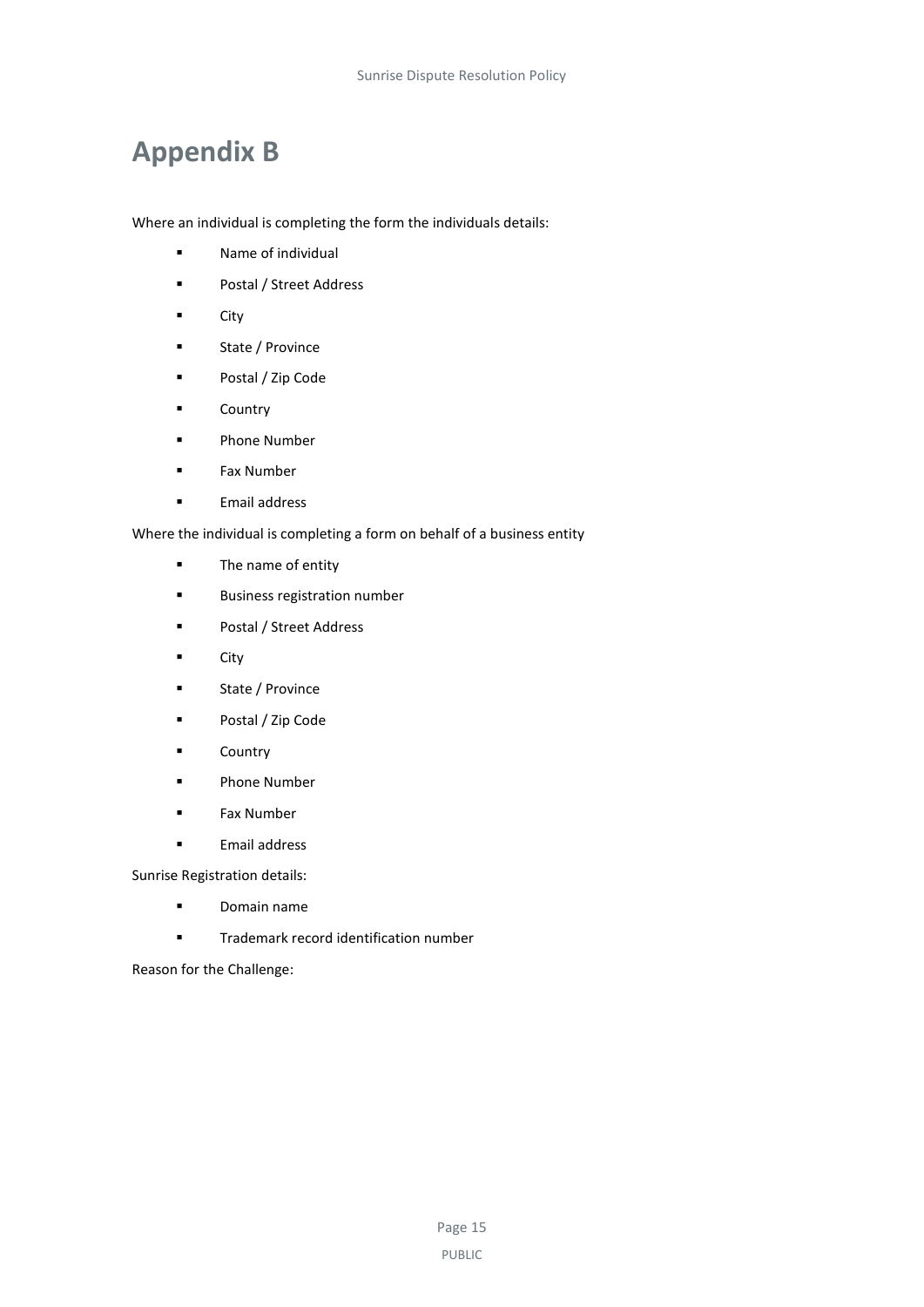Describe, in accordance with the policy, the grounds on which the challenge is made including, in particular, why:

|            | a request for a domain name during a Sunrise Period was rejected despite the |
|------------|------------------------------------------------------------------------------|
| Category 1 | Complainant providing such information required to establish that the domain |
|            | name requested was an Identical Match to a Verified Mark; or                 |
| Category 2 | the policy and rules for Sunrise Registrations were not correctly applied in |
|            | allocating a Sunrise Registration.                                           |

Attach supporting information to substantiate the claim.

Specify, in accordance with the Policy, the remedies sought, i.e. transfer or cancellation of the domain name registration.

Identify any other proceedings that have been commenced or terminated in connection with or relating to the domain name that is the subject of the Challenge.

Representation, Warranty and Acknowledgement:

By signing and submitting this Challenge Request Form, the Complainant declares, warrants and acknowledges that, to the best of the Complainant's knowledge, the above statements are true, correct and not fraudulent.

Name:

Signature:

Date:

Submitted via email to: [info.catholictld@spc.va](mailto:info.catholictld@spc.va)

Page 16 PUBLIC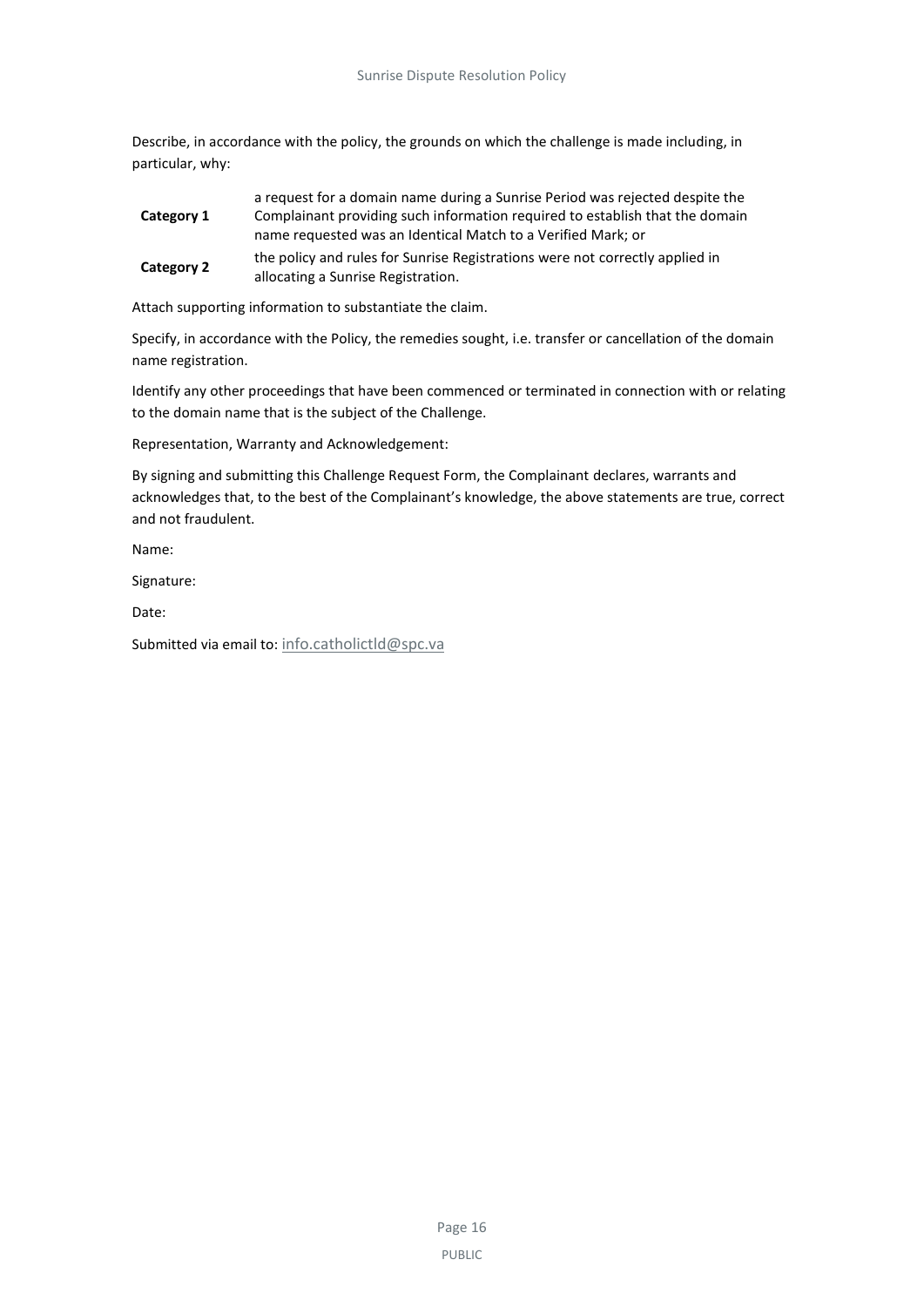# <span id="page-20-0"></span>**Appendix C**

Where an individual is completing the form the individuals details:

- **Name of individual**
- **Postal / Street Address**
- **City**
- **State / Province**
- Postal / Zip Code
- **Country**
- Phone Number
- Fax Number
- **Email address**

Where the individual is completing a form on behalf of a business entity:

- **The name of entity**
- **Business registration number**
- **Postal / Street Address**
- **City**
- **State / Province**
- Postal / Zip Code
- **Country**
- **Phone Number**
- **Fax Number**
- **Email address**

Sunrise Registration details:

- **Domain name(s)**
- Name of the trademark record being challenged
- **Trademark record identification number**
- **Trademark application date**
- **Trademark registration date**
- Name of the trademark holder associated with the trademark record in challenge